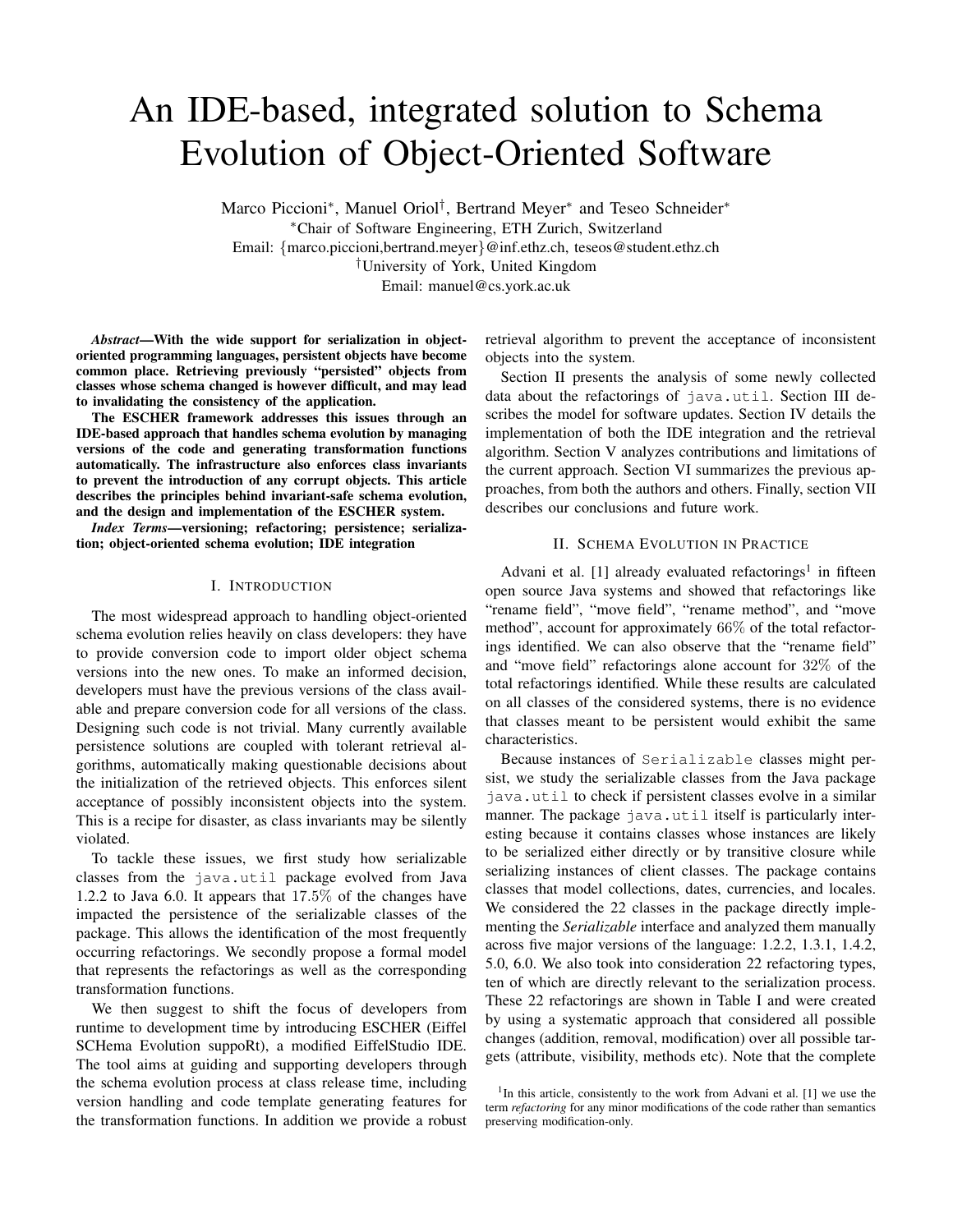raw data are available for download <sup>2</sup>.

In line with what was discovered previously, Table I shows that the persistence-related refactorings consist of 17.5% of the total number of refactorings.

| Class           | Refact.      | Persistence-related | $\%$  |
|-----------------|--------------|---------------------|-------|
| ArrayList       | 18           | 2                   | 11.1  |
| <b>BitSet</b>   | 42           | 6                   | 14.3  |
| Calendar        | 52           | 24                  | 46.2  |
| Currency        | 3            | 2                   | 66.7  |
| Date            | 22           | 9                   | 40.9  |
| EnumMap         | 1            | $\mathbf{0}$        | 0.0   |
| EnumSet         | 1            | $\theta$            | 0.0   |
| EventObject     | 1            | 1                   | 100.0 |
| HashMap         | 101          | 11                  | 10.9  |
| HashSet         | 9            | 2                   | 22.2  |
| HashTable       | 41           | 5                   | 12.2  |
| IdentityHashMap | 20           | $\overline{2}$      | 10.0  |
| LinkedHashSet   | 5            | 1                   | 20.0  |
| LinkedList      | 50           | 1                   | 2.0   |
| Locale          | 34           | 16                  | 47.1  |
| PriorityQueue   | 17           | 1                   | 5.9   |
| Random          | 13           | 7                   | 53.8  |
| TimeZone        | 28           | 7                   | 25.0  |
| TreeMap         | 122          | 13                  | 10.7  |
| TreeSet         | 39           | 3                   | 7.7   |
| <b>UUID</b>     | $\mathbf{0}$ | 0                   | 0.0   |
| Vector          | 30           | 0                   | 0.0   |

TABLE II

REFACTORINGS FOUND ACROSS 5 VERSIONS OF THE JDK, BY CLASS AND KIND.

Table II shows the distribution of refactorings across different classes and across all five versions of the Java Development Kit (JDK). The data suggests that persistence-related refactorings are sufficiently widespread among classes, and confirm that persisted data might actually change significantly over time.

Table III shows the number of refactorings per kind, considered across all versions. Note that "Attribute added" and "Attribute removed" together constitute 74% of all persistencerelated refactorings.

| Refactoring type        | Refact. | % persist.-related |  |  |  |  |  |  |
|-------------------------|---------|--------------------|--|--|--|--|--|--|
| Attribute added         | 57      | 50.0%              |  |  |  |  |  |  |
| Attribute removed       | 28      | 24.8%              |  |  |  |  |  |  |
| Attribute renamed       | 3       | 2.7%               |  |  |  |  |  |  |
| Attribute type changed  | 15      | 13.3%              |  |  |  |  |  |  |
| Attribute value changed | 3       | 2.7%               |  |  |  |  |  |  |
| Attribute to constant   | 6       | 5.4%               |  |  |  |  |  |  |
| Constant to attribute   |         | 0.9%               |  |  |  |  |  |  |
| Total                   | 113     |                    |  |  |  |  |  |  |

TABLE III PERSISTENCE-RELATED REFACTORINGS, ACROSS ALL VERSIONS, BY REFACTORING KIND.

What this short study shows is that classes whom instances might be serialized change over time. Moreover 17.5% of these changes directly impact the capability of classes to deserialize instances of their previous versions. This does not directly

<sup>2</sup>http://se.inf.ethz.ch/people/piccioni/ASE2009/SchemaEvolutionData.xls (last visited: 31/8/09)

imply that deserializing will be performed in a semantically inconsistent way, but it is likely that it will create issues at some point.

In the next section, we show a model based on this analysis that allows to represent refactorings and to generate converters.

#### III. MODEL

This part presents a model of updates that particularly emphasizes the generation of conversion functions — contrary to other previous models of refactoring [2], [3]. For the sake of brevity, we are only describing the main ideas. All the details about our model can be downloaded separately [4].

We present a simplified syntax of class definitions in Eiffel programs. We omit the declaration both of routines and constraints on generic parameters as they are not included in the serialized form. We also do not explicitly consider inheritance because we have access to the flattened version of the class. This is a valid assumption as serialized objects are *de facto* flattened as well.

We call *refactoring* a basic transformation applied to a class. A refactoring is a function modifying at most one attribute:

#### $R : class \mapsto class$

Taking into account the data analysis in the previous section, we define five standard refactorings that our system recognizes:

- Attribute not changed
- Attribute added
- Attribute renamed
- Attribute type changed
- Attribute removed

They are sufficient to semantically include all the refactorings listed in the previous section. The three missing refactorings are treated as follows: "Attribute value changed" is taken into account when evaluating the new class invariant clause, so no special action is needed. "Attribute to constant" is considered as "Attribute removed", as constants are not serialized. "Constant to attribute" is considered as "Attribute added" for the same reason as above.

A *class transformation*  $T_{R_1,...,R_N}$  going from one version of a class to another can then be described by a list of refactorings  $R_1, \ldots, R_N \ (N \geq 1)$ :

$$
T_{R_1,\ldots,R_N}: class \mapsto class
$$

such that:

$$
T_{R_1,\ldots,R_N}(class_0)=(R_n\circ\ldots\circ R_1)(class_0)
$$

Note that any modifications to the attributes of a class can be described by some class transformation — for example by deleting all attributes whose names are not present in the class anymore and adding the new ones. Thus, class transformations are complete with respect to attribute modifications.

While there is always a decomposition, using a straightforward algorithm might not produce the best results and devising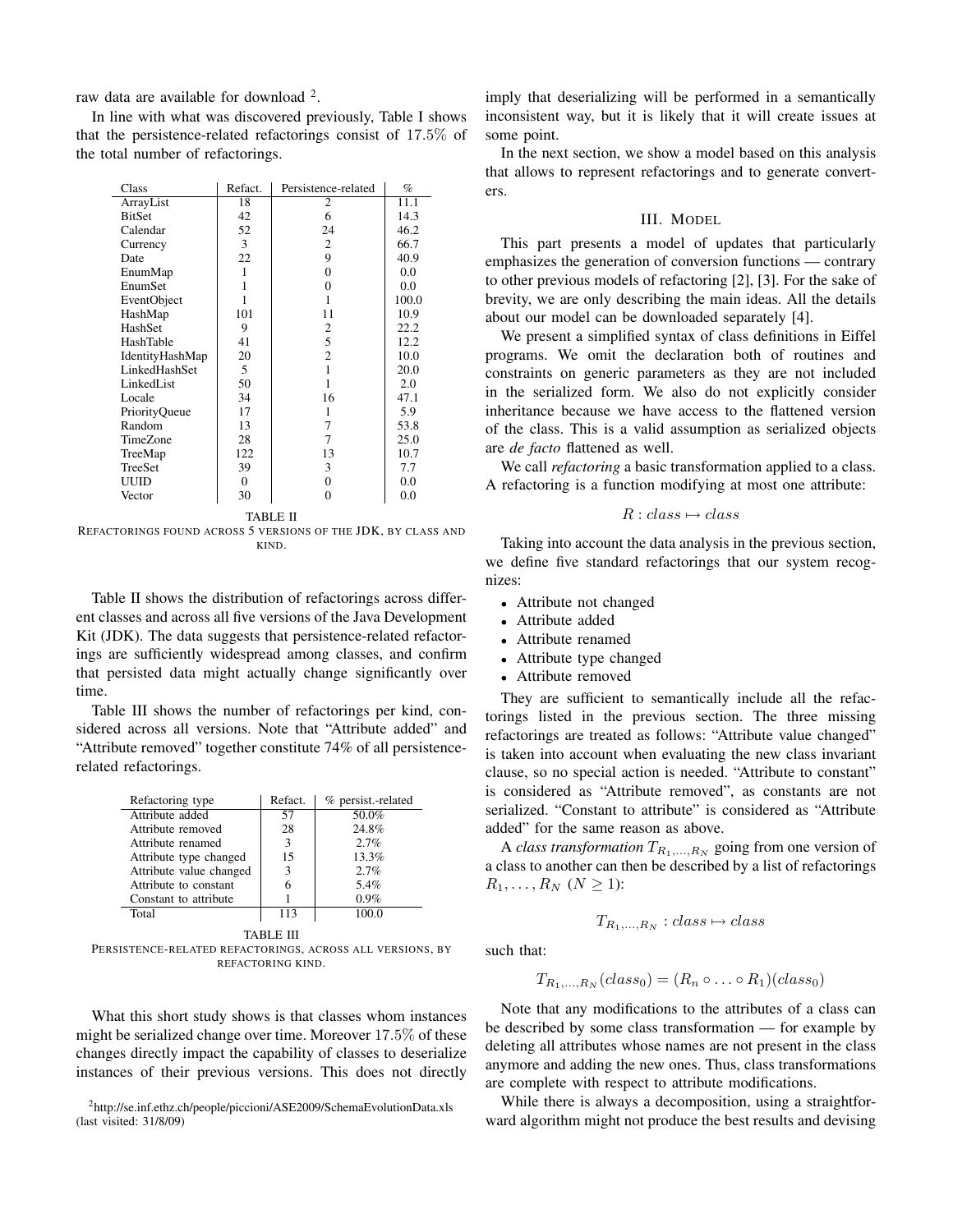|                 | Persistence-related |                       |                       |                                    |                                 |                                     |                                                     | Non-persistence-related             |                  |                    |                                 |                                      |                                |                                  |                              |                             |                               |                                    |                                   |                                |                                           |                              |
|-----------------|---------------------|-----------------------|-----------------------|------------------------------------|---------------------------------|-------------------------------------|-----------------------------------------------------|-------------------------------------|------------------|--------------------|---------------------------------|--------------------------------------|--------------------------------|----------------------------------|------------------------------|-----------------------------|-------------------------------|------------------------------------|-----------------------------------|--------------------------------|-------------------------------------------|------------------------------|
|                 | added<br>attributes | removed<br>attributes | renamed<br>attributes | पु<br>change<br>type<br>attributes | changed<br>values<br>attributes | constants<br>becoming<br>attributes | attribute<br>$\overline{a}$<br>becoming<br>constant | changed<br>visibility<br>attributes | added<br>methods | removed<br>methods | changed<br>definition<br>method | replaced<br>ă<br>added<br>interfaces | added<br>S<br>classer<br>inner | removed<br>S<br>classes<br>inner | modified<br>classes<br>inner | added<br>marker<br>volatile | removed<br>marker<br>volatile | added<br>ause<br>ಕ<br>synchronized | removed<br>clause<br>synchronized | added<br>initializer<br>static | removed<br>initializer<br>$_{\rm static}$ | added<br>clauses<br>generics |
| $1.2.2 - 1.3.1$ | 4                   | $\Omega$              | $\Omega$              | $\mathbf{0}$                       |                                 | $\Omega$                            | $\mathbf{0}$                                        |                                     | 6                | $\mathbf{0}$       |                                 | $\Omega$                             | 3                              | $\Omega$                         | $\Omega$                     | $\Omega$                    | $\Omega$                      | $\Omega$                           | $\Omega$                          | $\Omega$                       | $\overline{0}$                            | 0                            |
| $1.3.1 - 1.4.2$ | 10                  | 13                    | $\bf{1}$              |                                    | $\mathbf{0}$                    | $\mathbf{0}$                        | -1                                                  | 5                                   | 53               | 5                  |                                 | $\overline{2}$                       | 9                              | 4                                | $\Omega$                     | 5                           | $\mathbf{0}$                  | 6                                  | 7                                 | $\Omega$                       | 2                                         | 0                            |
| $1.4.2 - 5.0$   | 29                  | 6                     | $\Omega$              | 13                                 | $\overline{c}$                  | 4                                   | $\mathbf{0}$                                        |                                     | 42               | 8                  | 151                             |                                      |                                | $\Omega$                         | 28                           |                             | $\mathbf{0}$                  | 2                                  | 2                                 | $\Omega$                       | $\Omega$                                  | 33                           |
| $5.0 - 6.0$     | 14                  | 9                     | 2                     |                                    | $\Omega$                        | 2                                   | $\mathbf{0}$                                        |                                     | 81               | 27                 | 13                              | 3                                    | 11                             | 5                                | 11                           | $\Omega$                    | $\mathbf{0}$                  | $\Omega$                           | $\Omega$                          |                                |                                           | 0                            |
| All             | 57                  | 28                    | 3                     | 15                                 | 3                               | 6                                   |                                                     | 8                                   | 182              | 40                 | 166                             | 6                                    | 24                             | 9                                | 39                           | 6                           | $\mathbf{0}$                  | 8                                  | 9                                 |                                | 3                                         | 33                           |
| Category        | 113 (17.5%)         |                       |                       |                                    |                                 |                                     |                                                     | 534 (82.5%)                         |                  |                    |                                 |                                      |                                |                                  |                              |                             |                               |                                    |                                   |                                |                                           |                              |
| Total           |                     |                       |                       |                                    |                                 |                                     |                                                     |                                     |                  |                    | 647                             |                                      |                                |                                  |                              |                             |                               |                                    |                                   |                                |                                           |                              |
|                 |                     | <b>TABLE I</b>        |                       |                                    |                                 |                                     |                                                     |                                     |                  |                    |                                 |                                      |                                |                                  |                              |                             |                               |                                    |                                   |                                |                                           |                              |

REFACTORINGS FOUND ACROSS 5 VERSIONS OF JAVA.UTIL PACKAGE.

heuristics is essential to use this model as the basis of an implementation.

The current solution relies on statically comparing the abstract syntax trees (AST) of both classes to detect refactorings. The extraction relies on a set of heuristics successively applied:

- An attribute that does not change name and declared type generates an "Attribute not changed" refactoring. The code generator assigns a release number to every class and creates a system release. No other action is necessary.

- An attribute that does not change name but changes type between two versions generates an "Attribute type changed" refactoring. Here the code generator provides the best results, being always able to both detect the refactoring and provide a complete code generation.

- An attribute *att* in the old version that does not have a counterpart with the same name in the new version while having at least a counterpart *att'* with the same type in the new version is a candidate for generating an "Attribute renamed" refactoring. By only comparing the two classes' ASTs it is not possible to determine what happened in this specific case. The code generator, after detecting this refactoring, will generate a conversion function template warning about the possibility of a rename. A better way of analyzing the code to find out about that point would be to check whether the variables are used by the same clients in the same context. As it requires a global analysis of the code we considered it was too time consuming and could actually be captured in a better way by tracking user direct use of a renaming function.

- An attribute of the new version for which a counterpart with the same name cannot be found in the old version generates an "Attribute added" refactoring. The framework always detects this refactoring, but the only reasonable suggestion that can be offered is to initialize the attribute with the default value and to give the hint to check the new class invariant with respect to the old one. Here we do not see space for a real improvement, because the initial value of a newly added attribute is largely determined by a semantics known to developers only.

- An attribute of the old version that cannot find a counterpart in the new version generates an "Attribute removed" refactoring. The code generator always detects this refactoring, and issues a warning when in the new version there is a new attribute having the same type as the removed attribute. In fact this could be a possible case of renaming.

To detect the refactorings we iterate through the new class attributes, search for a correspondence with attributes in the old class and create a corresponding heuristic. We then repeat the process starting from the old class, in order to gather more information, for example to find all the attributes that were removed.

The next section describes how we implemented this model and how it is integrated in the EiffelStudio IDE.

#### IV. IMPLEMENTATION

Though our approach can be applied to any object-oriented programming language providing support for storing and retrieving objects, we use Eiffel (and its IDE EiffelStudio) mainly because of its integrated support for Design by Contract, and in particular for class invariants. Class invariants occupy a very important role in complementing the work done by the code generator [5].

The versioning mechanism relies on the notion of *release*. A release is a versioned set of classes compiled and thus released together. While each different class has a different class version identifier, different versions of the same class can only be part of different releases. At release time, ES-CHER automatically increases the class version numbers of the modified classes. At runtime, objects of two different versions of the same class will never coexist. Provided the right conversion functions are there, it will always be possible to retrieve any object of a certain class and version into an object of another version of the same class. This applies to both forwards and backwards updates as customers might be running an old system (specified by an old release number)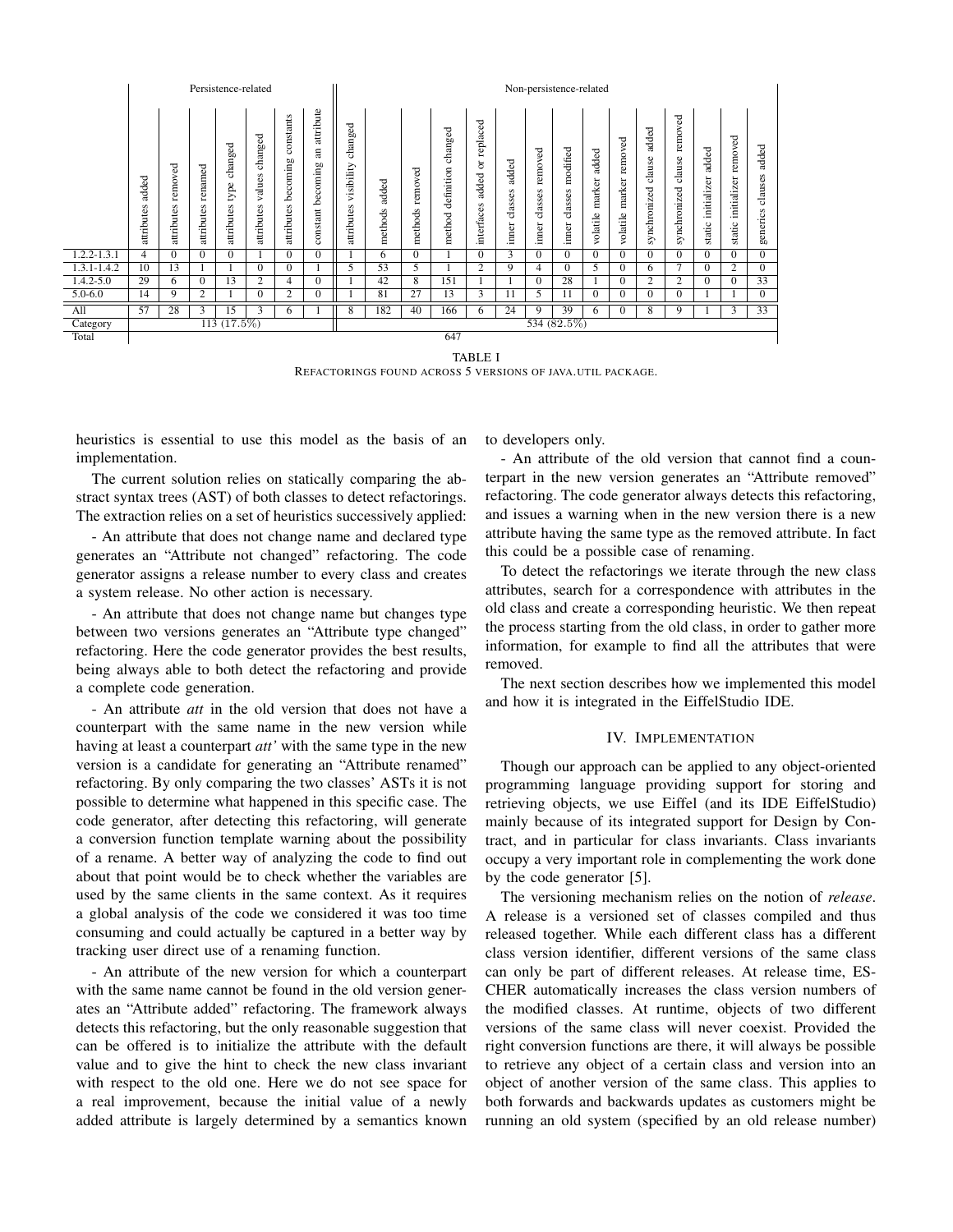and in need of retrieving objects stored by a newer system release.

While modest, the support for generating code provided by ESCHER relieves developers from writing boiler plate code to transform instances stored in another version to the current one. At runtime, ESCHER relies on an ad hoc library that automatically performs the conversions across two different versions. The algorithm will raise an exception when one of the following conditions is not met: (1) the specific schema evolution handler exists, (2) the specific conversion function between the two versions exists, or (3) every specific field converter exists.

The algorithm is part of a serialization/deserialization library which is decoupled from the IDE, and therefore separately usable. The detailed documentation about the mechanism, a step-by-step tutorial, the source code and the executables for the tool are available for download on the ESCHER project page.<sup>3</sup>

## V. EVALUATION

This work proposes a shift of attitude on how developers presently cope with class schema evolution. More precisely, by integrating support into an IDE, the approach elevates class schema evolution to the status of first-class citizen of the software development process rather than undesirable side effect of the software production activities. It also proposes a significant time shift for any schema evolution effort, moving it from runtime to release time. A system release becomes then an event triggering a whole set of tool activities intended to help developers focus more on possible issues that may arise from previous versions of the newly released code.

By analyzing some data about a widely used Java library, we have shown that schema evolution happens also for persistent classes.

To evaluate ESCHER we check how ESCHER scores with respect to the 113 persistence-related refactorings previously detected. This can be done because the considered refactorings are clearly language-independent and they can be easily recreated using ESCHER. The result obtained is that ESCHER is able to exactly identify the correct refactorings in all cases (100%) from the changes in java.util. Even if this is unlikely in the general case, especially for less stable code, this result suggest that the simple model we devised is enough to model a realistic set of refactorings. In Section III we have analyzed how each refactoring is recognized, and what can be done to further improve the framework support for code generation.

It may be interesting to compare the different situations that in practice may arise when dealing with class schema evolution:

• No schema evolution handling: old objects will typically not be retrievable if the corresponding class has evolved in the meantime.

- Minimal schema evolution handling: retrieval problems will be detected at runtime, if and when they will happen. If some "transparent schema evolution" is being used, there is a concrete risk of having inconsistent objects being granted access to the system.
- Schema evolution-aware development: developers are aware of schema evolution issues, and take full responsibility for writing transformation functions by themselves. No integrated support is provided by existing tools with this respect.
- ESCHER invariant-safe schema evolution: developers are guided through the whole process while using the IDE. At runtime there are two checks on retrieved objects: firstly by the algorithm, and secondly by the retrieving class invariant.

Note that developers have to be particularly absent-minded to bypass all the checks mentioned in the last item. They should write wrong conversion functions first, then write wrong class invariants or disable runtime checks for them altogether.

Unfortunately class invariants are not widely accepted and coded among developers not using the Eiffel language. An obvious question is then the following: what can a Java developer do if he wishes to emulate the ESCHER mechanism with respect to class invariants? While analyzing the Java libraries, we discovered something that may help. The class *BitSet*, during the transition from version 5.0 to 6.0, shows that the importance of class invariants is clearly recognized and can be put into effect. In fact a new method *checkInvariants()* is introduced, with the idea of enforcing some class-wide properties. This method is then invoked from every public method in the class, emulating the Eiffel invariant checking mechanism.

Threats to validity. While we think that ESCHER addresses most practical challenges, it still needs a broader validation than the limited testing that we were able to perform. In particular the ease of use of the interface and the actual refactorings detection and code generation should be further investigated through extensive acceptance testing and the actual development and maintenance of applications that use persistence extensively. The ideal case would be that independent developers who use persistence in Eiffel would pick ESCHER to handle it. Not having such a study or such acceptance threatens the validity of our approach.

#### VI. PREVIOUS APPROACHES

The most widespread approach relies on class modification to accommodate the changes in the class schema. The idea is to devise a *class descriptor* representing the information to serialize. To convert objects from an older version into the current ones, developers typically implement conversion functions. The Java language and the .NET framework with Version Tolerant Serialization (VTS)  $4$  both follow this approach [6]. The db4o OODB [7] advertises a "transparency" which

<sup>3</sup>http://escher.origo.ethz.ch/wiki/escher

<sup>4</sup>http://msdn2.microsoft.com/en-us/library /ms229752.aspx (last visited: 31/8/09)